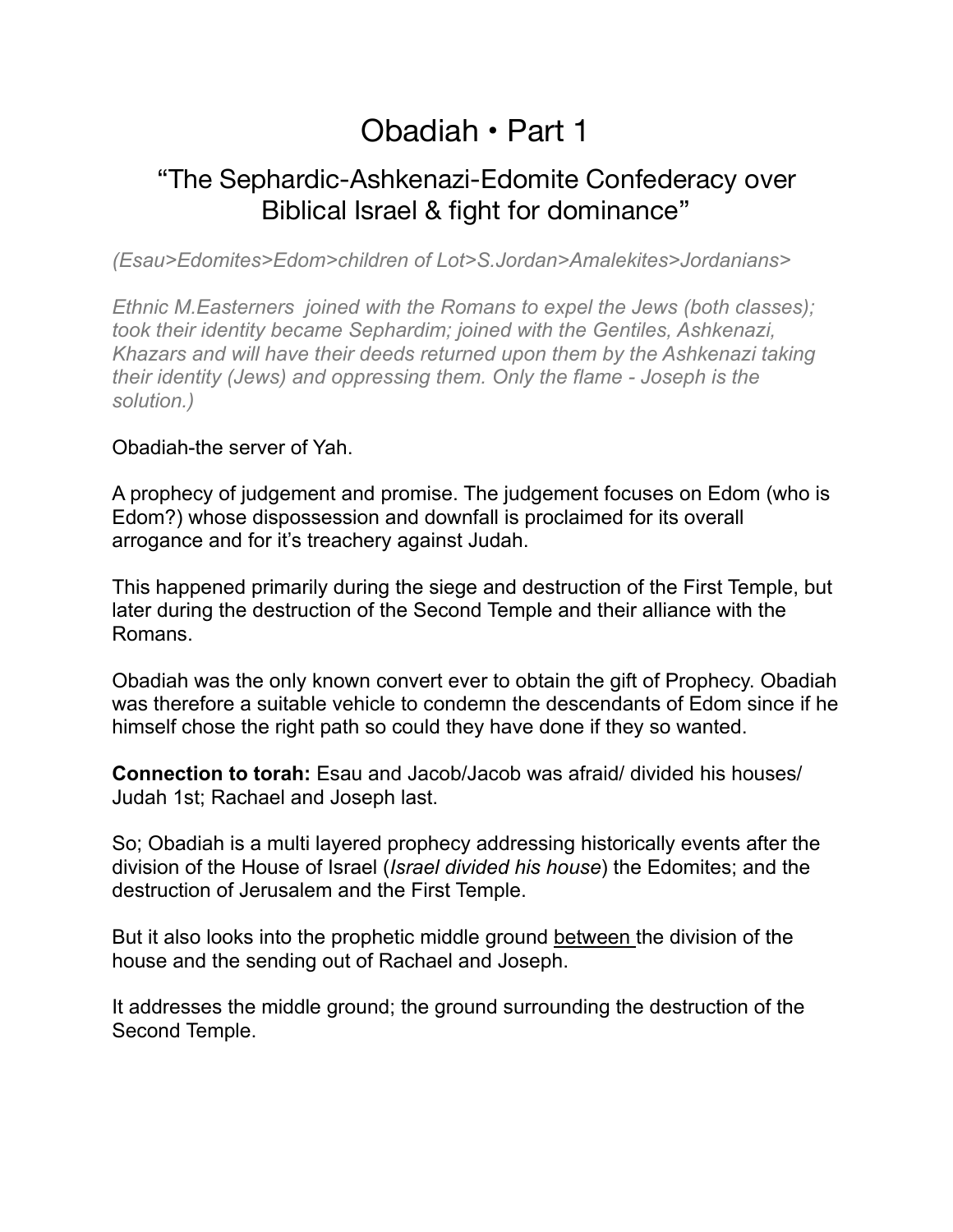The Edomites (Herod/the rulers) in their treachery sided with the Romans against the two classes of Jews, the nomadic land farmers and the traveling regal merchant class that were both betrayed by them and taking their identity.

Lastly; Obadiah looks to the prophetic forward the time surrounding Rachel's son Jospeh/Ephraim; and Joseph's return from the nation as a flame; the point, or arrow in the midst of a burning Israel afire!

- 1. First Temple after the division of Israel.
- 2. Middle ground: Second Temple's destruction
- 3. Prophetic present, the time of Joseph the flame.

*Genesis 32:1 And Jacob went on his way, and the angels of God met him. 2 And when Jacob saw them he said, This is Elohim's camp. And he called the name of that place Two Camps. 3 And Jacob sent messengers before him to Esau his brother, to the land of Seir, the country of Edom. 4 And he commanded them, saying, So shall you speak to my lord Esau: Your servant Jacob says thus, I have lived with Laban and stayed until now. 5 And I have oxen and asses, flocks, and menservants, and slave women. And I have sent to tell my lord, that I may find grace in your sight. 6 And the messengers returned to Jacob saying, We came to your brother Esau, and also he comes to meet you, and four hundred men with him. 7 Then Jacob was greatly afraid and distressed, and he divided the people with him, and the flocks and herds, and the camels, into two bands. 8 And he said, If Esau comes to the one company and strikes it, then the other company which is left shall escape. 9 And Jacob said, Oh Elohim of my father Abraham, and Elohim of my father Isaac, יהוה, who said to me, Return to your country and to your kindred, and I will deal well with you: 10 I am not worthy of the least of all the mercies and of all the truth which You have done to Your servant. For with my staff I passed over this Jordan, and now I have become two bands. 11 Deliver me, I pray You, from the hand of my brother, from the hand of Esau. For I fear him, lest he come and strike me, from mother to sons. 12 And You said, I will surely do you good, and make your seed as the sand of the sea, which cannot be numbered for multitude. 13 And he lodged there that night. And he took of that which came to his hand, a present for Esau his brother 14 two hundred she-goats, twenty hegoats, two hundred ewes, and twenty rams, 15 thirty milk camels with their colts, forty cows and ten bulls, twenty she-asses and ten foals. 16 And he delivered into the hands of his servants, every drove by themselves. And he said to his servants, Pass over in front of me and put a space between drove and drove. 17 And he commanded the foremost, saying, When Esau my brother meets you, and asks you saying, To whom do you belong? and, Where do you go? And whose are these before you? 18 Then you shall*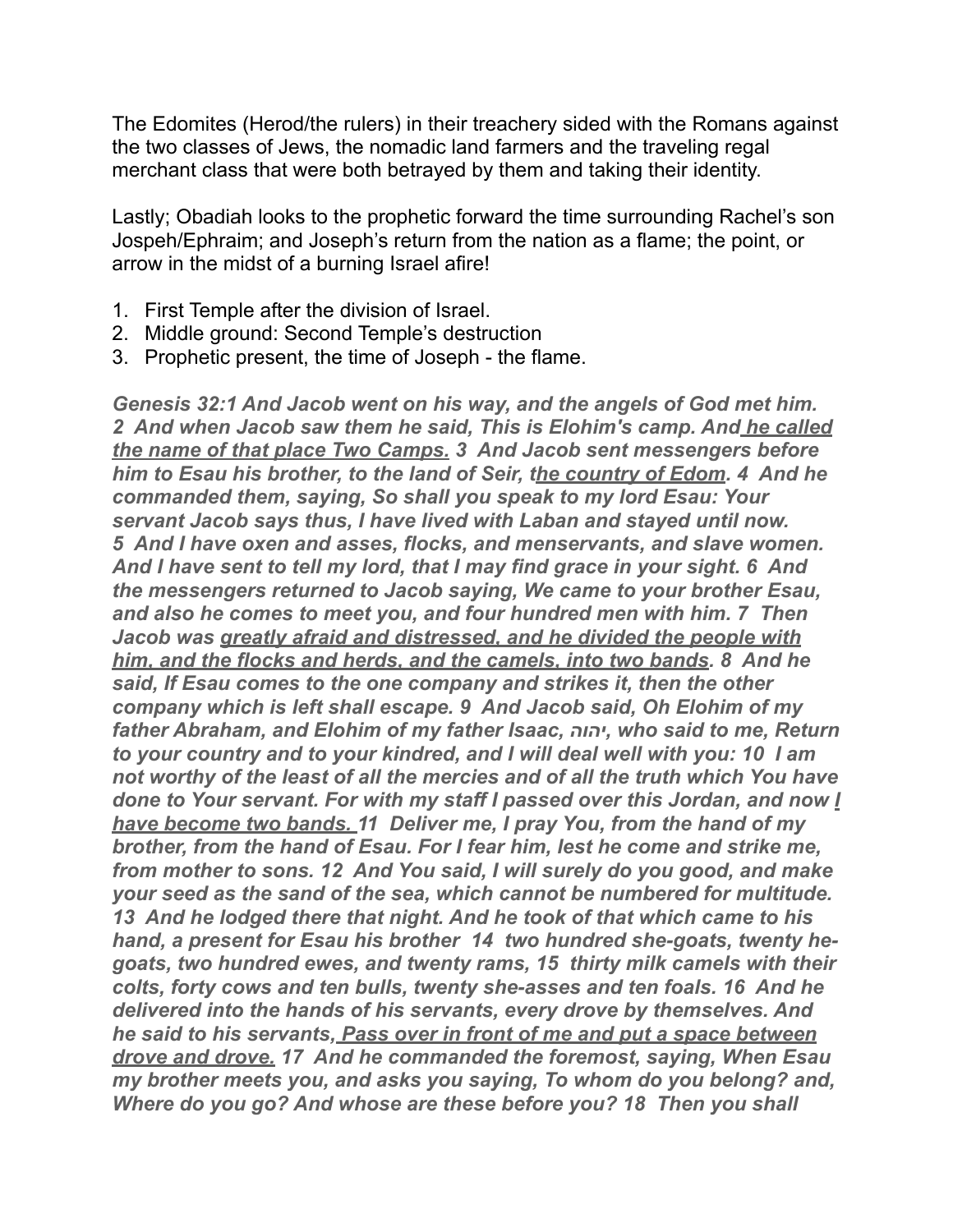*say, Your servant Jacob's. It is a present sent to my lord Esau. And, behold, he also is behind us. 19 And so he commanded the second and the third, and all that followed the droves, saying, In this way you shall speak to Esau when you find him. 20 And also you shall say, Behold, your servant Jacob is behind us. For he said, I will appease him with the present that goes before me, and afterward I will see his face. Perhaps he will accept me. 21 And the present went over before him. And he himself lodged that night in the camp.*

*Genesis 33:1 And Jacob lifted up his eyes and looked. And behold, Esau came, and four hundred men with him. And he divided the children to Leah, and to Rachel, and to the two handmaids. 2 And he put the slave women and their children first, and Leah and her children afterward, and Rachel and Joseph last.*

*Obadiah 1:1 The vision of Ovadyah. This says vuvh Elohim concerning Edom; We have heard a report from vuvh, and an ambassador is sent among the nations, Arise, and let us rise up against him in battle. Obadiah 1:2 Behold, I have made you small among the nations: you are greatly despised.* 

*Obadiah 1:3 The pride of your lev has deceived you, you that dwell in the clefts of the rock, whose dwelling is high; that says in his lev, Who shall bring me down to the ground?*

Remember; Esau dwelt in Mt. Seir which is the valley of Arabeh - which is the feminine of Arab (Genesis 36:8).

In the end times Esau is going to use the valley to bring about his own intent; he's going to use the Arab's as a tool to bring about his end time intent.

Ethnic M.Easterners joined with the Babylonian's and later the Romans to expel the Jews; first to Babylon, then later they aided the Romans in the expulsion of both classes of Jews; stole their identity; became Sephardim; joined with the Gentiles - Ashkenazi, Khazars to take the land!

#### *Obadiah 1:4 Though you exalt yourself as the eagle, and though you set your nest among the cochavim, even from there will I bring you down, says vuvh.*

*Obadiah 1:5 If thieves came to you, if robbers by night, how cut off you'd be! Would they not have stolen until they had enough? If the grape gatherers came to you, would they not leave some grapes? Obadiah 1:6 How are the things of Esav searched out! How are his hidden things sought for!*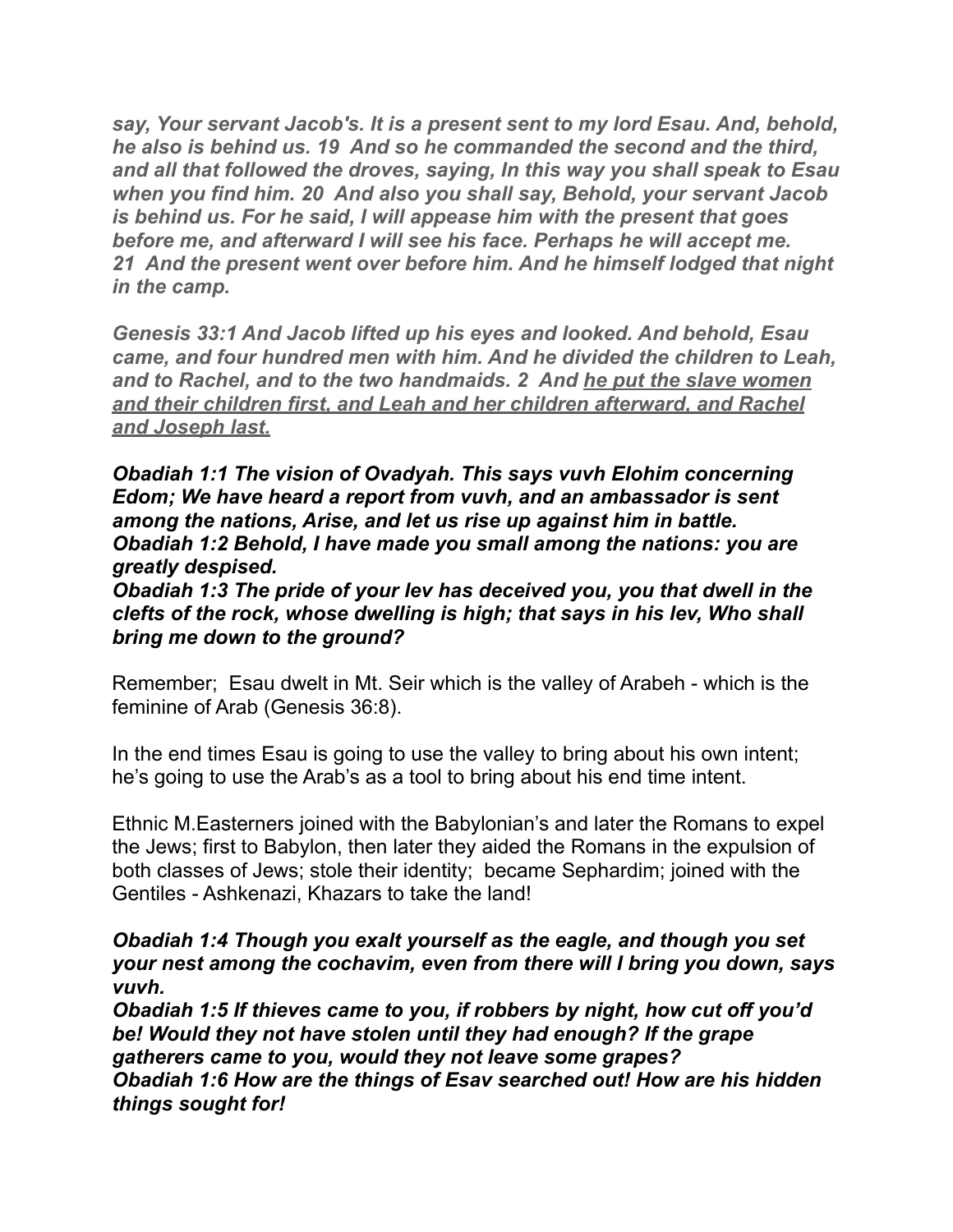*Obadiah 1:7 All the men of your confederacy have brought you even to the border: the men that were at shalom with you have deceived you, and prevailed against you; they that eat your lechem have laid an ambush under you: there is no binah in him.*

*Obadiah 1:8 Shall I not in that day, says vuvh, even destroy the wise men out of Edom, and binah out of the mount of Esav?*

*Obadiah 1:9 And your mighty men, O Teman, shall be dismayed, to the end that everyone of the mount of Esav may be cut off by slaughter. Obadiah 1:10 Because of your hamas against your brother Yaakov, shame shall cover you, and you shall be cut off le-olam-va-ed.*

 Theodore Herzl's Zionism basically used the *"Edomite Jew"* to bring into existence the Israeli State by making way for all the Ashkenazi and Edom's carnality and secularism.

And all the Ashkenazi needed was to work with the Edomites and re-take the valley of Arebeh and the surrounding land from those who inhabited it, the Arabs.

The Khazars took on the name of Ashkenaz because it was prophesied in Jeremiah 51:27 that Ashkenaz and their allies would conquer Babylon.

So; if the majority of Israelis aren't Jew's at all but descendants of the Khazars what about the remainder of the Jewish population there today: they're the Sephardim or Eastern Jew/ Edomites.

They've been in the land for many years they're the real Edomites (descendants of Jacob twin Esau or Edom) they've lived side by side with the Arab population for many centuries.

 They're truly descendant from Shem, these Jews are different from the Ashkenazi in appearance they have darker skin and look more like the darker Arab population of the "Mid East", they comprise of less than 20% of the Israeli population.

The majority of Israeli Jews are Gentiles, not natural -born Israelites.

*Obadiah 1:9 And your mighty men, O Teman, shall be dismayed, to the end that everyone of the mount of Esav may be cut off by slaughter. Obadiah 1:10 Bacuase of your champs against your brother Yaakov, shame shall cover you, and you shall be cut off le-olam-va-ed. Obadiah 1:11 In the day that you stood on the other side, in the day that the gerim carried away captive his forces, and foreigners entered into his gates, and cast lots upon Yahrushalayim, even you were as one of them.*